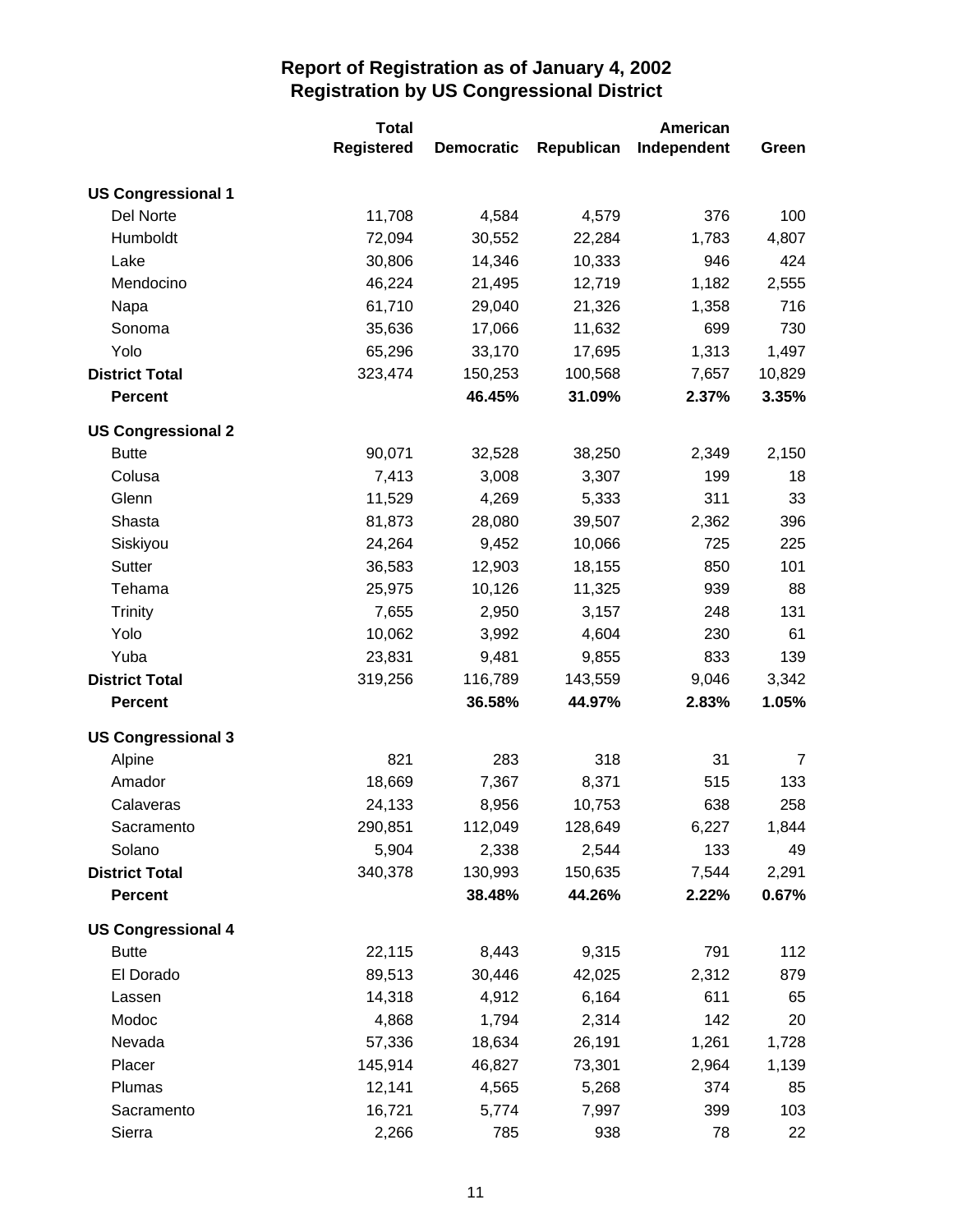|                           |             |                    |                |                      | <b>Declined to</b> |
|---------------------------|-------------|--------------------|----------------|----------------------|--------------------|
|                           | Libertarian | <b>Natural Law</b> | Reform         | <b>Miscellaneous</b> | <b>State</b>       |
| <b>US Congressional 1</b> |             |                    |                |                      |                    |
| Del Norte                 | 73          | 5                  | 71             | 69                   | 1,851              |
| Humboldt                  | 738         | 69                 | 263            | 488                  | 11,110             |
| Lake                      | 233         | 39                 | 184            | 138                  | 4,163              |
| Mendocino                 | 376         | 65                 | 293            | 432                  | 7,107              |
| Napa                      | 351         | 71                 | 239            | 488                  | 8,121              |
| Sonoma                    | 268         | 28                 | 133            | 221                  | 4,859              |
| Yolo                      | 361         | 82                 | 224            | 810                  | 10,144             |
| <b>District Total</b>     | 2,400       | 359                | 1,407          | 2,646                | 47,355             |
| <b>Percent</b>            | 0.74%       | 0.11%              | 0.43%          | 0.82%                | 14.64%             |
| <b>US Congressional 2</b> |             |                    |                |                      |                    |
| <b>Butte</b>              | 688         | 56                 | 242            | 982                  | 12,826             |
| Colusa                    | 36          | 3                  | 18             | 29                   | 795                |
| Glenn                     | 46          | 10                 | 19             | 61                   | 1,447              |
| Shasta                    | 622         | 48                 | 234            | 316                  | 10,308             |
| Siskiyou                  | 271         | 113                | 65             | 84                   | 3,263              |
| Sutter                    | 198         | 16                 | 66             | 1,258                | 3,036              |
| Tehama                    | 204         | 14                 | 81             | 234                  | 2,964              |
| <b>Trinity</b>            | 95          | 11                 | 23             | 141                  | 899                |
| Yolo                      | 52          | $\overline{7}$     | 22             | 82                   | 1,012              |
| Yuba                      | 162         | 18                 | 43             | 102                  | 3,198              |
| <b>District Total</b>     | 2,374       | 296                | 813            | 3,289                | 39,748             |
| <b>Percent</b>            | 0.74%       | 0.09%              | 0.25%          | 1.03%                | 12.45%             |
| <b>US Congressional 3</b> |             |                    |                |                      |                    |
| Alpine                    | 8           | 1                  | 6              | $\mathbf{3}$         | 164                |
| Amador                    | 132         | 14                 | 110            | 243                  | 1,784              |
| Calaveras                 | 366         | 39                 | 126            | 115                  | 2,882              |
| Sacramento                | 1,565       | 244                | 1,253          | 1,125                | 37,895             |
| Solano                    | 32          | $\overline{2}$     | 23             | 33                   | 750                |
| <b>District Total</b>     | 2,103       | 300                | 1,518          | 1,519                | 43,475             |
| <b>Percent</b>            | 0.62%       | 0.09%              | 0.45%          | 0.45%                | 12.77%             |
| <b>US Congressional 4</b> |             |                    |                |                      |                    |
| <b>Butte</b>              | 122         | 22                 | 66             | 228                  | 3,016              |
| El Dorado                 | 663         | 75                 | 369            | 657                  | 12,087             |
| Lassen                    | 101         | 12                 | 72             | 77                   | 2,304              |
| Modoc                     | 31          | $\overline{c}$     | 17             | 10                   | 538                |
| Nevada                    | 551         | 52                 | 408            | 158                  | 8,353              |
| Placer                    | 928         | 74                 | 706            | 315                  | 19,660             |
| Plumas                    | 68          | 5                  | 42             | 59                   | 1,675              |
| Sacramento                | 102         | 8                  | 106            | 58                   | 2,174              |
| Sierra                    | 32          | 0                  | $\overline{7}$ | 34                   | 370                |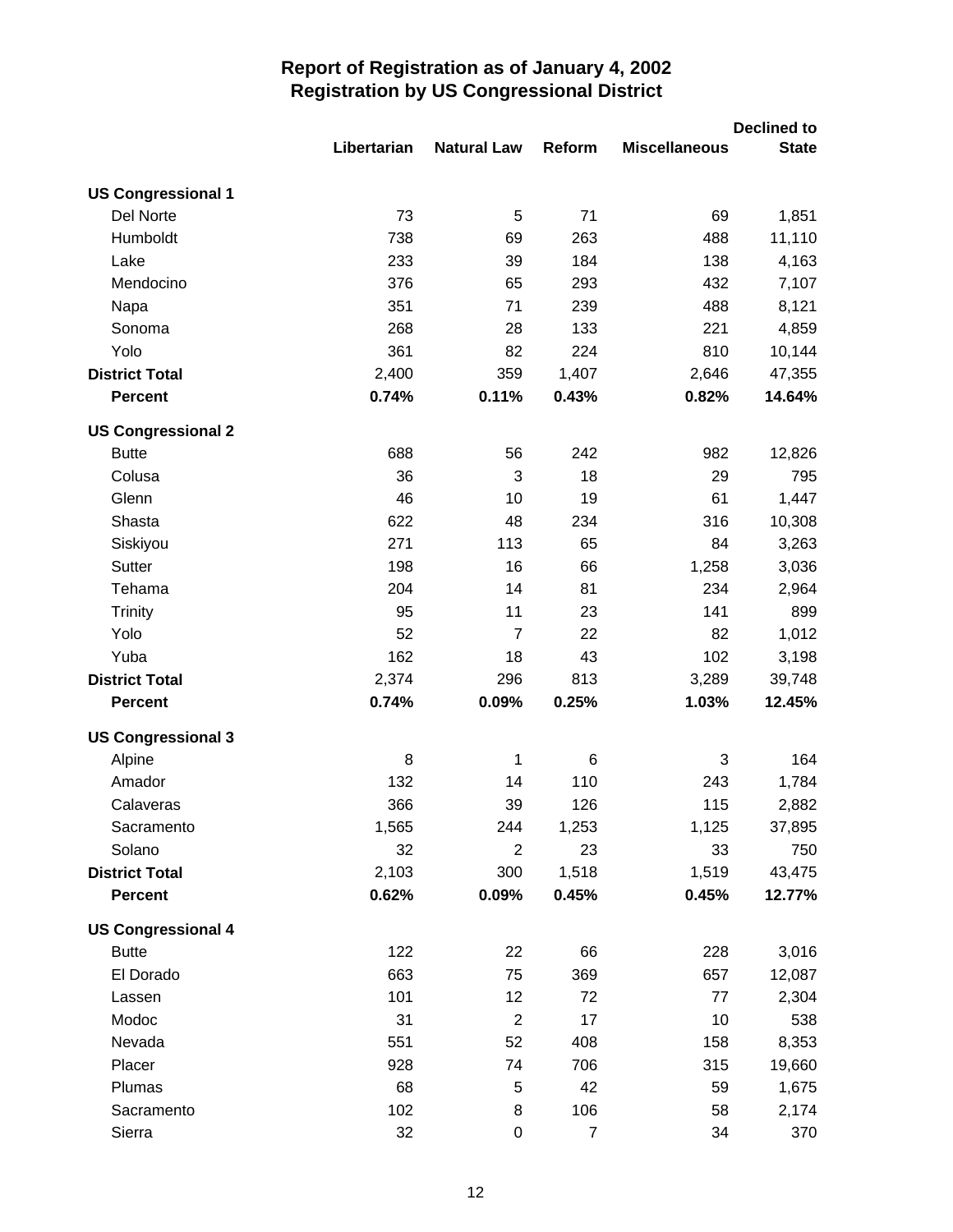|                            | <b>Total</b>      |                   |            | <b>American</b> |        |
|----------------------------|-------------------|-------------------|------------|-----------------|--------|
|                            | <b>Registered</b> | <b>Democratic</b> | Republican | Independent     | Green  |
| <b>District Total</b>      | 365,192           | 122,180           | 173,513    | 8,932           | 4,153  |
| <b>Percent</b>             |                   | 33.46%            | 47.51%     | 2.45%           | 1.14%  |
| <b>US Congressional 5</b>  |                   |                   |            |                 |        |
| Sacramento                 | 281,304           | 153,287           | 72,303     | 6,510           | 3,380  |
| <b>District Total</b>      | 281,304           | 153,287           | 72,303     | 6,510           | 3,380  |
| <b>Percent</b>             |                   | 54.49%            | 25.70%     | 2.31%           | 1.20%  |
| <b>US Congressional 6</b>  |                   |                   |            |                 |        |
| Marin                      | 139,299           | 70,157            | 36,991     | 2,326           | 3,957  |
| Sonoma                     | 199,844           | 101,876           | 56,405     | 3,866           | 5,915  |
| <b>District Total</b>      | 339,143           | 172,033           | 93,396     | 6,192           | 9,872  |
| <b>Percent</b>             |                   | 50.73%            | 27.54%     | 1.83%           | 2.91%  |
| <b>US Congressional 7</b>  |                   |                   |            |                 |        |
| Contra Costa               | 169,433           | 101,968           | 35,479     | 3,072           | 1,855  |
| Solano                     | 106,346           | 56,516            | 29,613     | 2,073           | 637    |
| <b>District Total</b>      | 275,779           | 158,484           | 65,092     | 5,145           | 2,492  |
| <b>Percent</b>             |                   | 57.47%            | 23.60%     | 1.87%           | 0.90%  |
| <b>US Congressional 8</b>  |                   |                   |            |                 |        |
| San Francisco              | 370,967           | 209,122           | 46,252     | 7,040           | 11,128 |
| <b>District Total</b>      | 370,967           | 209,122           | 46,252     | 7,040           | 11,128 |
| <b>Percent</b>             |                   | 56.37%            | 12.47%     | 1.90%           | 3.00%  |
| <b>US Congressional 9</b>  |                   |                   |            |                 |        |
| Alameda                    | 327,985           | 207,436           | 38,035     | 4,555           | 12,081 |
| <b>District Total</b>      | 327,985           | 207,436           | 38,035     | 4,555           | 12,081 |
| <b>Percent</b>             |                   | 63.25%            | 11.60%     | 1.39%           | 3.68%  |
| <b>US Congressional 10</b> |                   |                   |            |                 |        |
| Alameda                    | 39,230            | 15,068            | 16,045     | 915             | 208    |
| Contra Costa               | 232,841           | 108,341           | 82,740     | 3,990           | 2,103  |
| Sacramento                 | 1,665             | 798               | 593        | 42              | 12     |
| Solano                     | 58,225            | 27,779            | 18,546     | 1,353           | 257    |
| <b>District Total</b>      | 331,961           | 151,986           | 117,924    | 6,300           | 2,580  |
| <b>Percent</b>             |                   | 45.78%            | 35.52%     | 1.90%           | 0.78%  |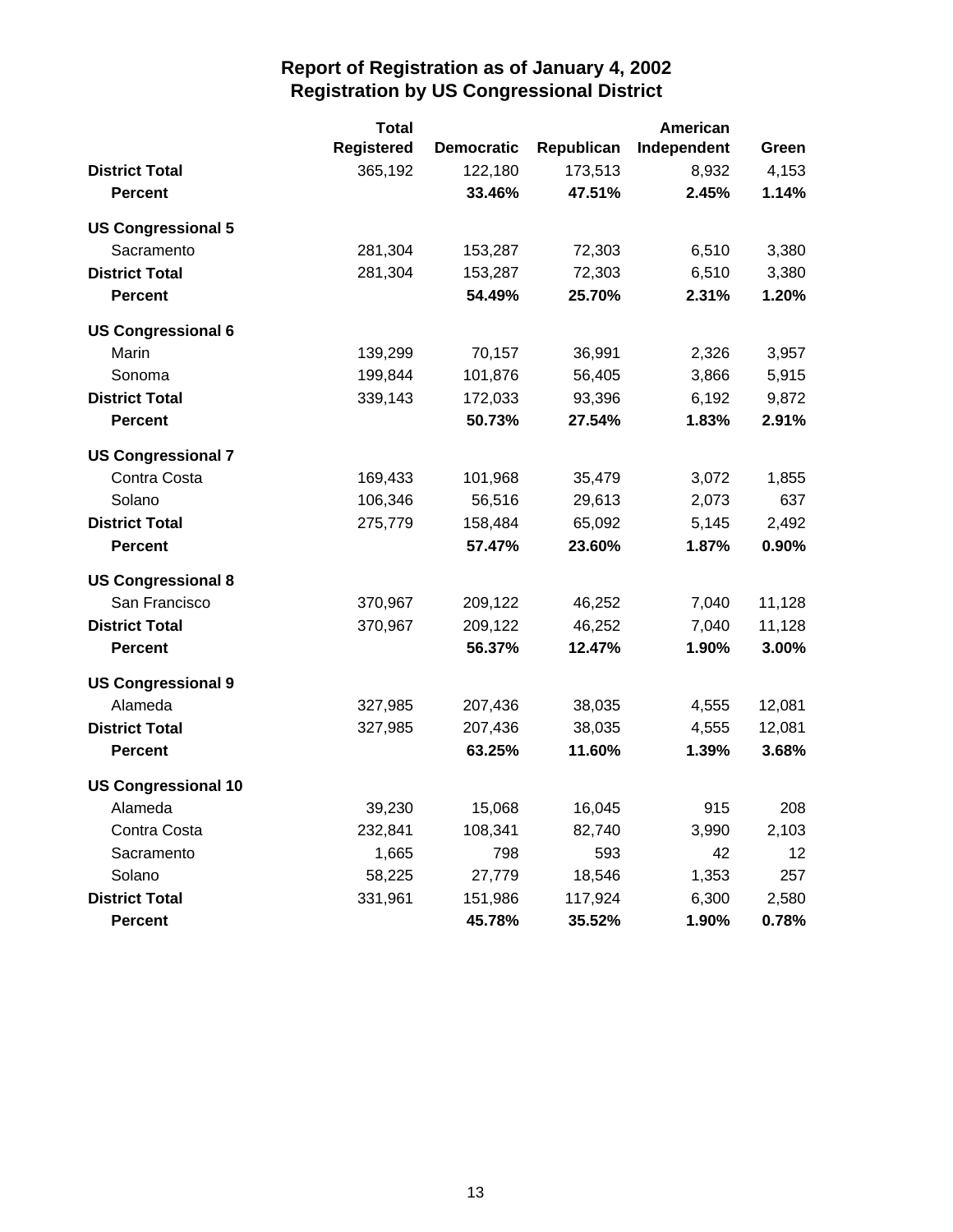|                            |             |                    |                |                      | <b>Declined to</b> |
|----------------------------|-------------|--------------------|----------------|----------------------|--------------------|
|                            | Libertarian | <b>Natural Law</b> | Reform         | <b>Miscellaneous</b> | <b>State</b>       |
| <b>District Total</b>      | 2,598       | 250                | 1,793          | 1,596                | 50,177             |
| <b>Percent</b>             | 0.71%       | 0.07%              | 0.49%          | 0.44%                | 13.74%             |
| <b>US Congressional 5</b>  |             |                    |                |                      |                    |
| Sacramento                 | 1,564       | 557                | 1,179          | 2,851                | 39,673             |
| <b>District Total</b>      | 1,564       | 557                | 1,179          | 2,851                | 39,673             |
| Percent                    | 0.56%       | 0.20%              | 0.42%          | 1.01%                | 14.10%             |
| <b>US Congressional 6</b>  |             |                    |                |                      |                    |
| Marin                      | 813         | 198                | 710            | 441                  | 23,706             |
| Sonoma                     | 1,451       | 249                | 996            | 1,599                | 27,487             |
| <b>District Total</b>      | 2,264       | 447                | 1,706          | 2,040                | 51,193             |
| <b>Percent</b>             | 0.67%       | 0.13%              | 0.50%          | 0.60%                | 15.09%             |
| <b>US Congressional 7</b>  |             |                    |                |                      |                    |
| Contra Costa               | 826         | 576                | 647            | 7,207                | 17,803             |
| Solano                     | 466         | 98                 | 389            | 639                  | 15,915             |
| <b>District Total</b>      | 1,292       | 674                | 1,036          | 7,846                | 33,718             |
| <b>Percent</b>             | 0.47%       | 0.24%              | 0.38%          | 2.85%                | 12.23%             |
| <b>US Congressional 8</b>  |             |                    |                |                      |                    |
| San Francisco              | 2,512       | 1,015              | 1,018          | 2,793                | 90,087             |
| <b>District Total</b>      | 2,512       | 1,015              | 1,018          | 2,793                | 90,087             |
| <b>Percent</b>             | 0.68%       | 0.27%              | 0.27%          | 0.75%                | 24.28%             |
| <b>US Congressional 9</b>  |             |                    |                |                      |                    |
| Alameda                    | 1,679       | 1,845              | 678            | 5,521                | 56,155             |
| <b>District Total</b>      | 1,679       | 1,845              | 678            | 5,521                | 56,155             |
| <b>Percent</b>             | 0.51%       | 0.56%              | 0.21%          | 1.68%                | 17.12%             |
| <b>US Congressional 10</b> |             |                    |                |                      |                    |
| Alameda                    | 224         | 23                 | 116            | 286                  | 6,345              |
| Contra Costa               | 1,147       | 400                | 890            | 7,838                | 25,392             |
| Sacramento                 | 17          | 1                  | $\overline{7}$ | 8                    | 187                |
| Solano                     | 266         | 50                 | 282            | 369                  | 9,323              |
| <b>District Total</b>      | 1,654       | 474                | 1,295          | 8,501                | 41,247             |
| <b>Percent</b>             | 0.50%       | 0.14%              | 0.39%          | 2.56%                | 12.43%             |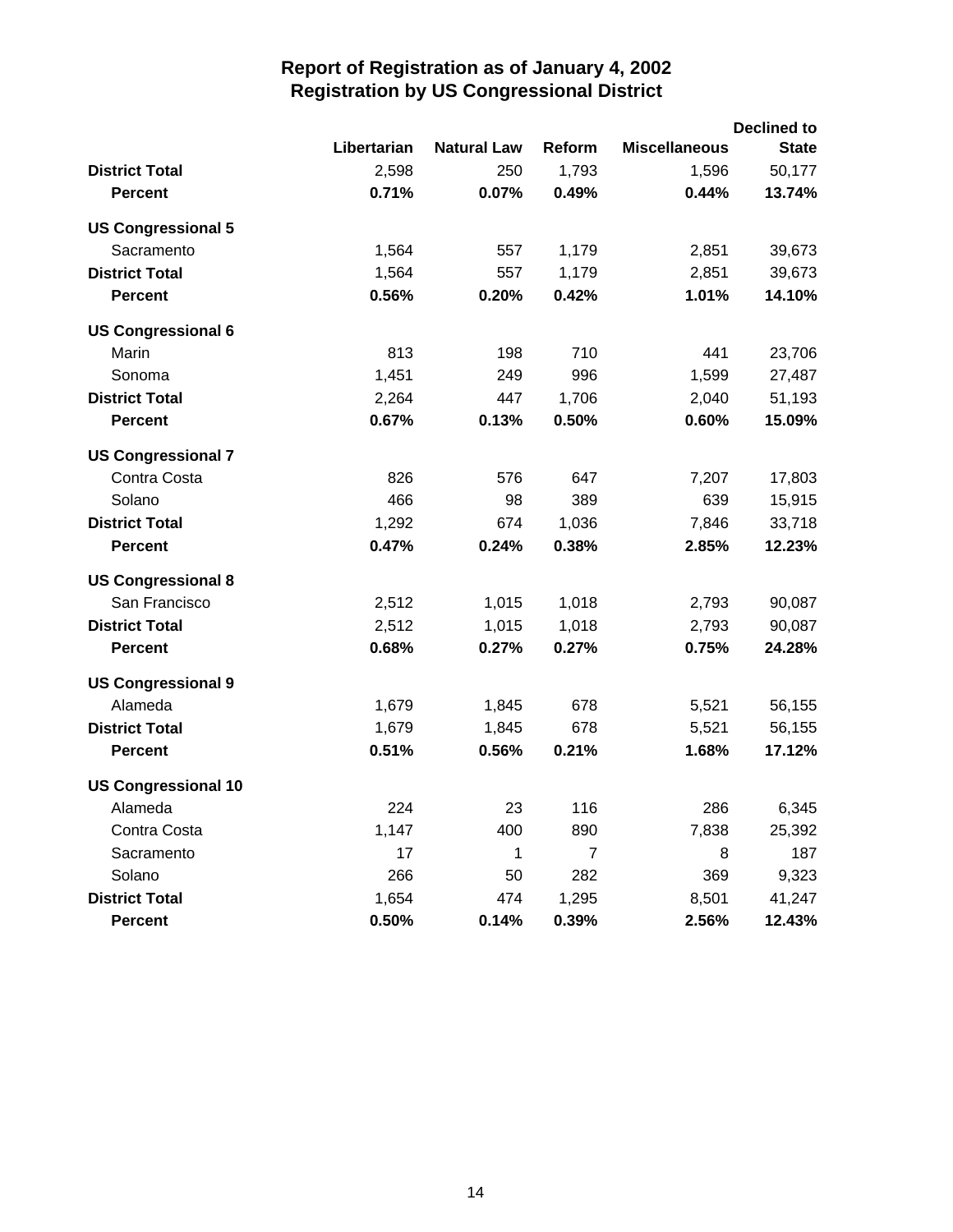|                            | <b>Total</b>      |                   |            | <b>American</b> |       |
|----------------------------|-------------------|-------------------|------------|-----------------|-------|
|                            | <b>Registered</b> | <b>Democratic</b> | Republican | Independent     | Green |
| <b>US Congressional 11</b> |                   |                   |            |                 |       |
| Alameda                    | 46,330            | 17,711            | 19,173     | 898             | 236   |
| Contra Costa               | 74,969            | 25,325            | 36,130     | 1,313           | 270   |
| San Joaquin                | 169,097           | 67,264            | 82,213     | 2,790           | 554   |
| Santa Clara                | 19,990            | 8,203             | 7,932      | 401             | 95    |
| <b>District Total</b>      | 310,386           | 118,503           | 145,448    | 5,402           | 1,155 |
| <b>Percent</b>             |                   | 38.18%            | 46.86%     | 1.74%           | 0.37% |
| <b>US Congressional 12</b> |                   |                   |            |                 |       |
| San Francisco              | 82,145            | 43,878            | 14,092     | 1,340           | 1,870 |
| San Mateo                  | 239,280           | 122,745           | 63,520     | 4,389           | 2,205 |
| <b>District Total</b>      | 321,425           | 166,623           | 77,612     | 5,729           | 4,075 |
| <b>Percent</b>             |                   | 51.84%            | 24.15%     | 1.78%           | 1.27% |
| <b>US Congressional 13</b> |                   |                   |            |                 |       |
| Alameda                    | 260,218           | 139,766           | 60,940     | 4,675           | 2,080 |
| <b>District Total</b>      | 260,218           | 139,766           | 60,940     | 4,675           | 2,080 |
| Percent                    |                   | 53.71%            | 23.42%     | 1.80%           | 0.80% |
| <b>US Congressional 14</b> |                   |                   |            |                 |       |
| San Mateo                  | 94,881            | 46,143            | 27,360     | 1,689           | 1,399 |
| Santa Clara                | 187,346           | 83,175            | 58,969     | 2,565           | 2,218 |
| Santa Cruz                 | 40,043            | 18,093            | 12,033     | 790             | 1,541 |
| <b>District Total</b>      | 322,270           | 147,411           | 98,362     | 5,044           | 5,158 |
| <b>Percent</b>             |                   | 45.74%            | 30.52%     | 1.57%           | 1.60% |
| <b>US Congressional 15</b> |                   |                   |            |                 |       |
| Santa Clara                | 278,852           | 125,574           | 87,307     | 5,117           | 1,971 |
| <b>District Total</b>      | 278,852           | 125,574           | 87,307     | 5,117           | 1,971 |
| <b>Percent</b>             |                   | 45.03%            | 31.31%     | 1.84%           | 0.71% |
| <b>US Congressional 16</b> |                   |                   |            |                 |       |
| Santa Clara                | 244,513           | 121,758           | 66,966     | 4,890           | 1,698 |
| <b>District Total</b>      | 244,513           | 121,758           | 66,966     | 4,890           | 1,698 |
| <b>Percent</b>             |                   | 49.80%            | 27.39%     | 2.00%           | 0.69% |
| <b>US Congressional 17</b> |                   |                   |            |                 |       |
| Monterey                   | 149,814           | 70,871            | 51,603     | 2,955           | 1,403 |
| San Benito                 | 26,518            | 12,418            | 9,250      | 663             | 125   |
| Santa Cruz                 | 85,902            | 46,270            | 18,623     | 1,424           | 4,279 |
| <b>District Total</b>      | 262,234           | 129,559           | 79,476     | 5,042           | 5,807 |
| <b>Percent</b>             |                   | 49.41%            | 30.31%     | 1.92%           | 2.21% |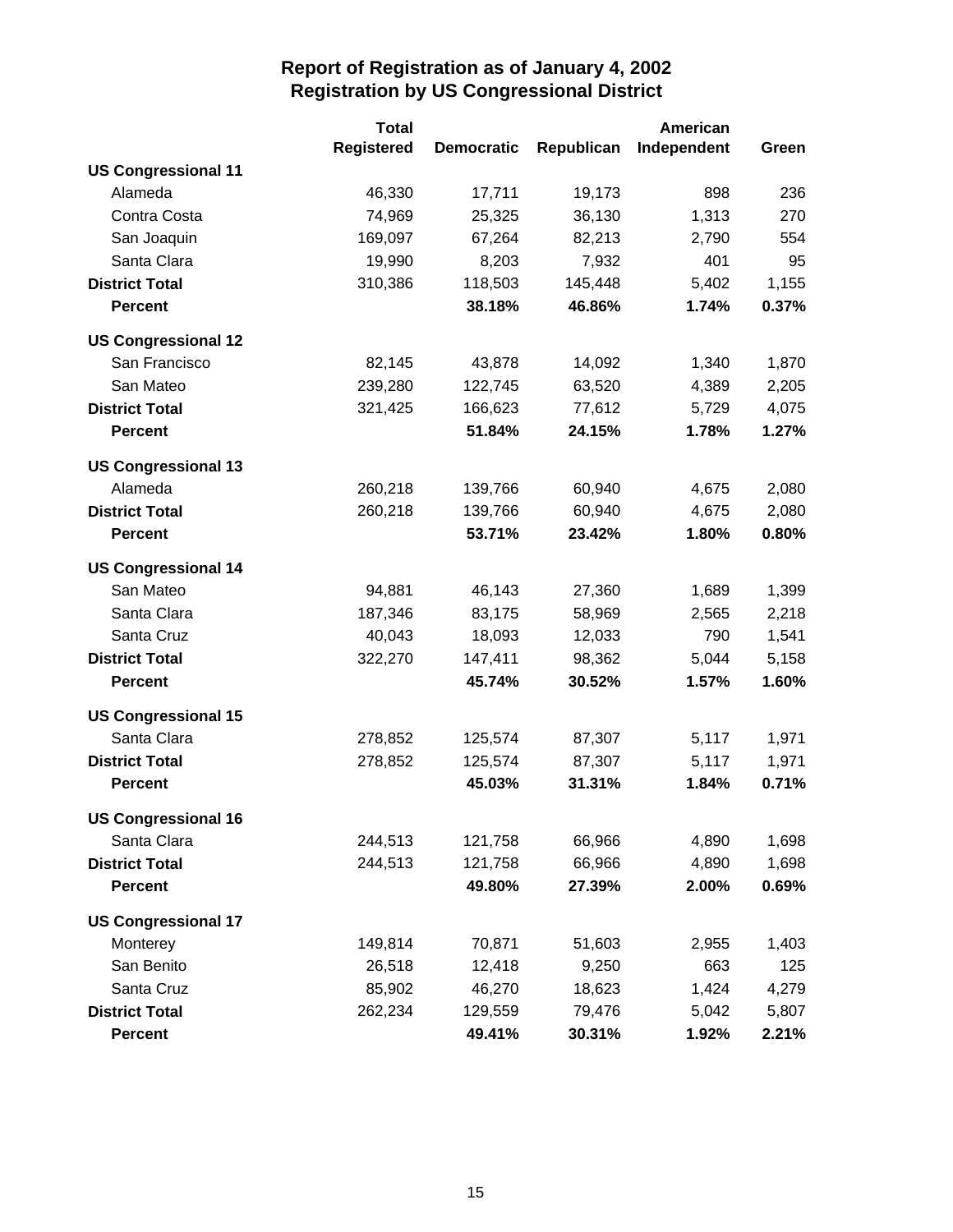|                            |             |                    |        |                      | <b>Declined to</b> |
|----------------------------|-------------|--------------------|--------|----------------------|--------------------|
|                            | Libertarian | <b>Natural Law</b> | Reform | <b>Miscellaneous</b> | <b>State</b>       |
| <b>US Congressional 11</b> |             |                    |        |                      |                    |
| Alameda                    | 224         | 28                 | 128    | 350                  | 7,582              |
| Contra Costa               | 336         | 82                 | 221    | 2,414                | 8,878              |
| San Joaquin                | 767         | 78                 | 361    | 1,499                | 13,571             |
| Santa Clara                | 130         | 16                 | 84     | 45                   | 3,084              |
| <b>District Total</b>      | 1,457       | 204                | 794    | 4,308                | 33,115             |
| <b>Percent</b>             | 0.47%       | 0.07%              | 0.26%  | 1.39%                | 10.67%             |
| <b>US Congressional 12</b> |             |                    |        |                      |                    |
| San Francisco              | 471         | 170                | 199    | 398                  | 19,727             |
| San Mateo                  | 1,161       | 461                | 756    | 814                  | 43,229             |
| <b>District Total</b>      | 1,632       | 631                | 955    | 1,212                | 62,956             |
| <b>Percent</b>             | 0.51%       | 0.20%              | 0.30%  | 0.38%                | 19.59%             |
| <b>US Congressional 13</b> |             |                    |        |                      |                    |
| Alameda                    | 1,378       | 462                | 758    | 2,812                | 47,347             |
| <b>District Total</b>      | 1,378       | 462                | 758    | 2,812                | 47,347             |
| <b>Percent</b>             | 0.53%       | 0.18%              | 0.29%  | 1.08%                | 18.20%             |
| <b>US Congressional 14</b> |             |                    |        |                      |                    |
| San Mateo                  | 681         | 132                | 417    | 438                  | 16,622             |
| Santa Clara                | 1,506       | 230                | 818    | 574                  | 37,291             |
| Santa Cruz                 | 586         | 69                 | 253    | 393                  | 6,285              |
| <b>District Total</b>      | 2,773       | 431                | 1,488  | 1,405                | 60,198             |
| <b>Percent</b>             | 0.86%       | 0.13%              | 0.46%  | 0.44%                | 18.68%             |
| <b>US Congressional 15</b> |             |                    |        |                      |                    |
| Santa Clara                | 2,117       | 343                | 1,322  | 766                  | 54,335             |
| <b>District Total</b>      | 2,117       | 343                | 1,322  | 766                  | 54,335             |
| <b>Percent</b>             | 0.76%       | 0.12%              | 0.47%  | 0.27%                | 19.49%             |
| <b>US Congressional 16</b> |             |                    |        |                      |                    |
| Santa Clara                | 1,668       | 348                | 1,148  | 1,054                | 44,983             |
| <b>District Total</b>      | 1,668       | 348                | 1,148  | 1,054                | 44,983             |
| <b>Percent</b>             | 0.68%       | 0.14%              | 0.47%  | 0.43%                | 18.40%             |
| <b>US Congressional 17</b> |             |                    |        |                      |                    |
| Monterey                   | 768         | 151                | 546    | 602                  | 20,915             |
| San Benito                 | 187         | 16                 | 116    | 151                  | 3,592              |
| Santa Cruz                 | 741         | 167                | 424    | 961                  | 13,013             |
| <b>District Total</b>      | 1,696       | 334                | 1,086  | 1,714                | 37,520             |
| <b>Percent</b>             | 0.65%       | 0.13%              | 0.41%  | 0.65%                | 14.31%             |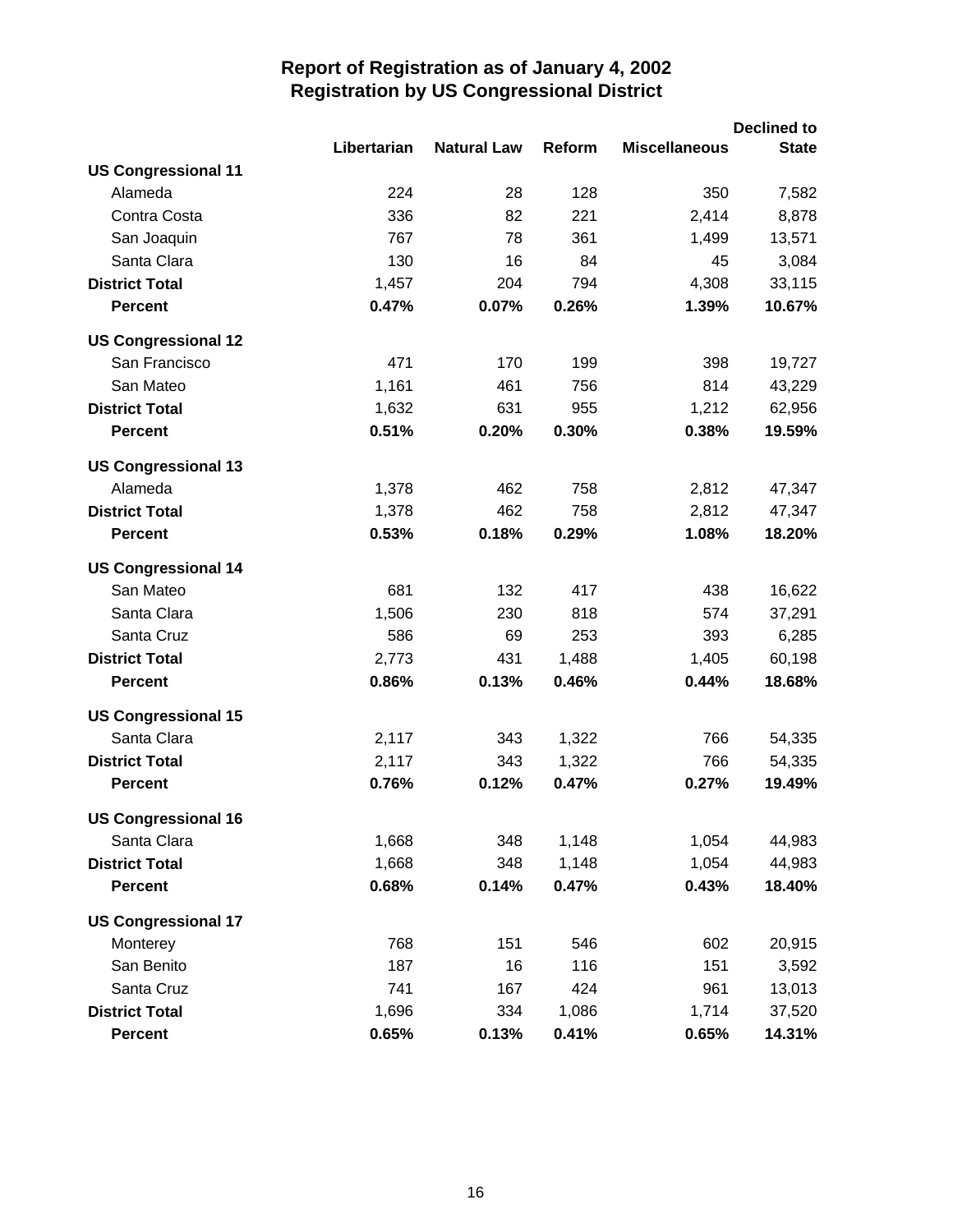|                            | <b>Total</b>      |                   |            | American    |                |
|----------------------------|-------------------|-------------------|------------|-------------|----------------|
|                            | <b>Registered</b> | <b>Democratic</b> | Republican | Independent | Green          |
| <b>US Congressional 18</b> |                   |                   |            |             |                |
| Fresno                     | 1,288             | 468               | 689        | 17          | $\overline{4}$ |
| Madera                     | 611               | 202               | 351        | 14          | $\overline{2}$ |
| Merced                     | 84,267            | 37,230            | 36,806     | 1,611       | 265            |
| San Joaquin                | 64,481            | 34,584            | 23,916     | 841         | 192            |
| Stanislaus                 | 90,171            | 41,797            | 34,775     | 2,186       | 308            |
| <b>District Total</b>      | 240,818           | 114,281           | 96,537     | 4,669       | 771            |
| <b>Percent</b>             |                   | 47.46%            | 40.09%     | 1.94%       | 0.32%          |
| <b>US Congressional 19</b> |                   |                   |            |             |                |
| Fresno                     | 112,433           | 42,567            | 54,842     | 2,023       | 590            |
| Madera                     | 39,602            | 13,967            | 20,534     | 828         | 160            |
| Mariposa                   | 10,875            | 3,712             | 5,105      | 291         | 136            |
| <b>Stanislaus</b>          | 103,724           | 40,806            | 47,783     | 2,210       | 295            |
| Tuolumne                   | 30,118            | 12,180            | 12,908     | 800         | 281            |
| <b>District Total</b>      | 296,752           | 113,232           | 141,172    | 6,152       | 1,462          |
| <b>Percent</b>             |                   | 38.16%            | 47.57%     | 2.07%       | 0.49%          |
| <b>US Congressional 20</b> |                   |                   |            |             |                |
| Fresno                     | 79,252            | 42,004            | 26,783     | 1,491       | 328            |
| Kern                       | 53,326            | 31,335            | 14,372     | 1,384       | 77             |
| Kings                      | 45,202            | 17,551            | 21,077     | 1,111       | 80             |
| <b>District Total</b>      | 177,780           | 90,890            | 62,232     | 3,986       | 485            |
| <b>Percent</b>             |                   | 51.12%            | 35.01%     | 2.24%       | 0.27%          |
| <b>US Congressional 21</b> |                   |                   |            |             |                |
| Fresno                     | 118,810           | 43,977            | 58,835     | 2,299       | 455            |
| Tulare                     | 119,930           | 46,265            | 56,221     | 2,771       | 362            |
| <b>District Total</b>      | 238,740           | 90,242            | 115,056    | 5,070       | 817            |
| <b>Percent</b>             |                   | 37.80%            | 48.19%     | 2.12%       | 0.34%          |
| <b>US Congressional 22</b> |                   |                   |            |             |                |
| Kern                       | 215,172           | 68,140            | 113,284    | 6,306       | 610            |
| Los Angeles                | 31,187            | 10,723            | 14,895     | 874         | 110            |
| San Luis Obispo            | 63,930            | 19,764            | 32,238     | 1,473       | 689            |
| <b>District Total</b>      | 310,289           | 98,627            | 160,417    | 8,653       | 1,409          |
| <b>Percent</b>             |                   | 31.79%            | 51.70%     | 2.79%       | 0.45%          |
| <b>US Congressional 23</b> |                   |                   |            |             |                |
| San Luis Obispo            | 69,985            | 27,828            | 26,723     | 1,682       | 1,480          |
| Santa Barbara              | 146,473           | 64,603            | 47,760     | 2,996       | 3,251          |
| Ventura                    | 88,702            | 45,596            | 24,735     | 2,152       | 807            |
| <b>District Total</b>      | 305,160           | 138,027           | 99,218     | 6,830       | 5,538          |
| <b>Percent</b>             |                   | 45.23%            | 32.51%     | 2.24%       | 1.81%          |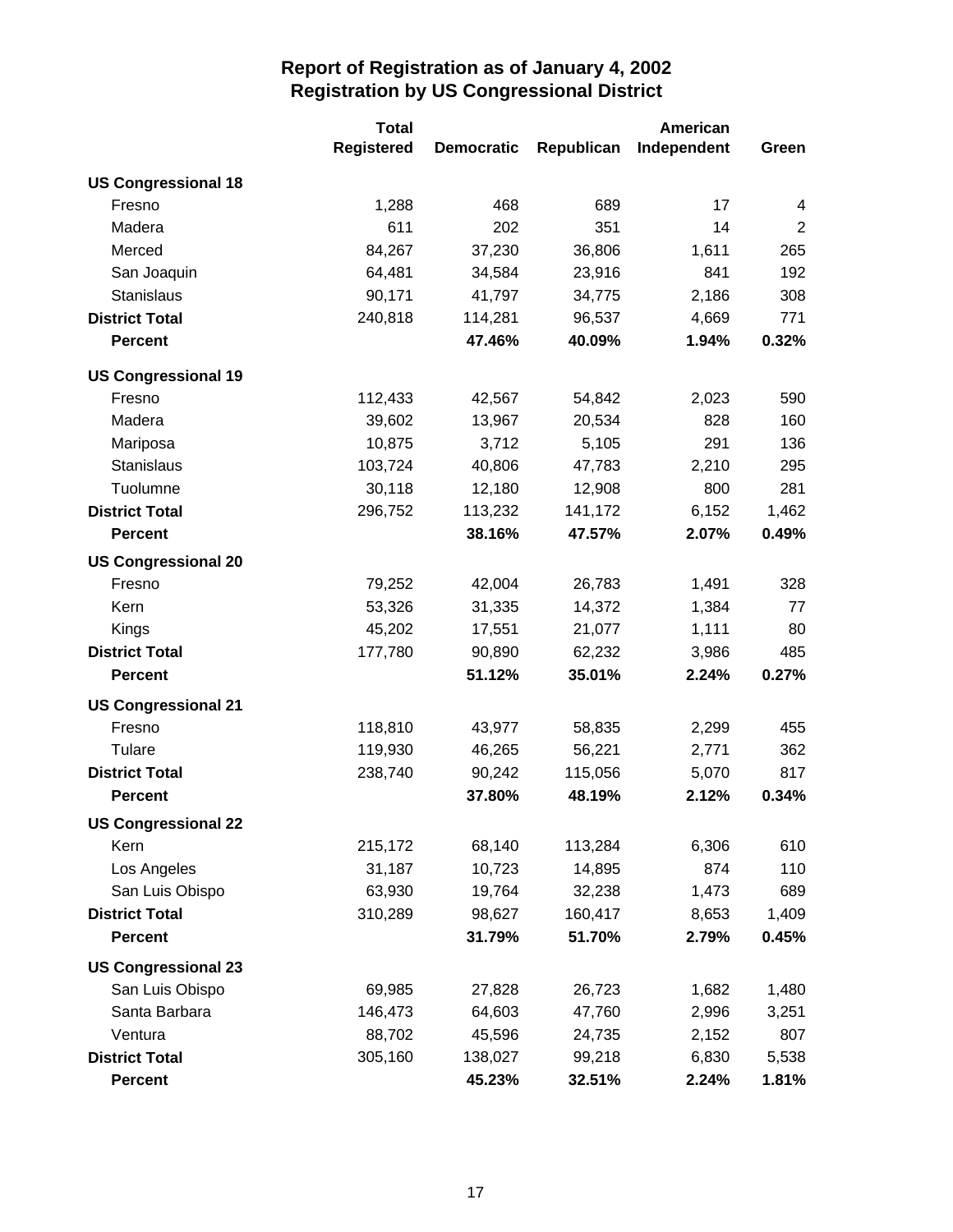|                            |             |                    |                |                      | <b>Declined to</b> |
|----------------------------|-------------|--------------------|----------------|----------------------|--------------------|
|                            | Libertarian | <b>Natural Law</b> | Reform         | <b>Miscellaneous</b> | <b>State</b>       |
| <b>US Congressional 18</b> |             |                    |                |                      |                    |
| Fresno                     | 3           | 1                  | $\overline{2}$ | $\overline{c}$       | 102                |
| Madera                     | $\mathbf 0$ | $\mathbf 0$        | 0              | 5                    | 37                 |
| Merced                     | 285         | 45                 | 183            | 229                  | 7,613              |
| San Joaquin                | 151         | 55                 | 95             | 597                  | 4,050              |
| <b>Stanislaus</b>          | 457         | 79                 | 449            | 893                  | 9,227              |
| <b>District Total</b>      | 896         | 180                | 729            | 1,726                | 21,029             |
| <b>Percent</b>             | 0.37%       | 0.07%              | 0.30%          | 0.72%                | 8.73%              |
| <b>US Congressional 19</b> |             |                    |                |                      |                    |
| Fresno                     | 500         | 112                | 319            | 243                  | 11,237             |
| Madera                     | 190         | 34                 | 106            | 169                  | 3,614              |
| Mariposa                   | 98          | 11                 | 38             | 210                  | 1,274              |
| <b>Stanislaus</b>          | 407         | 74                 | 436            | 904                  | 10,809             |
| Tuolumne                   | 189         | 24                 | 208            | 112                  | 3,416              |
| <b>District Total</b>      | 1,384       | 255                | 1,107          | 1,638                | 30,350             |
| <b>Percent</b>             | 0.47%       | 0.09%              | 0.37%          | 0.55%                | 10.23%             |
| <b>US Congressional 20</b> |             |                    |                |                      |                    |
| Fresno                     | 305         | 89                 | 182            | 331                  | 7,739              |
| Kern                       | 269         | 81                 | 203            | 315                  | 5,290              |
| Kings                      | 135         | 64                 | 104            | 92                   | 4,988              |
| <b>District Total</b>      | 709         | 234                | 489            | 738                  | 18,017             |
| <b>Percent</b>             | 0.40%       | 0.13%              | 0.28%          | 0.42%                | 10.13%             |
| <b>US Congressional 21</b> |             |                    |                |                      |                    |
| Fresno                     | 479         | 107                | 291            | 285                  | 12,082             |
| Tulare                     | 467         | 137                | 249            | 463                  | 12,995             |
| <b>District Total</b>      | 946         | 244                | 540            | 748                  | 25,077             |
| <b>Percent</b>             | 0.40%       | 0.10%              | 0.23%          | 0.31%                | 10.50%             |
| <b>US Congressional 22</b> |             |                    |                |                      |                    |
| Kern                       | 1,343       | 201                | 808            | 588                  | 23,892             |
| Los Angeles                | 165         | 69                 | 109            | 239                  | 4,003              |
| San Luis Obispo            | 418         | 81                 | 275            | 903                  | 8,089              |
| <b>District Total</b>      | 1,926       | 351                | 1,192          | 1,730                | 35,984             |
| <b>Percent</b>             | 0.62%       | 0.11%              | 0.38%          | 0.56%                | 11.60%             |
| <b>US Congressional 23</b> |             |                    |                |                      |                    |
| San Luis Obispo            | 568         | 123                | 278            | 1,119                | 10,184             |
| Santa Barbara              | 1,066       | 267                | 858            | 2,212                | 23,460             |
| Ventura                    | 500         | 338                | 450            | 1,045                | 13,079             |
| <b>District Total</b>      | 2,134       | 728                | 1,586          | 4,376                | 46,723             |
| <b>Percent</b>             | 0.70%       | 0.24%              | 0.52%          | 1.43%                | 15.31%             |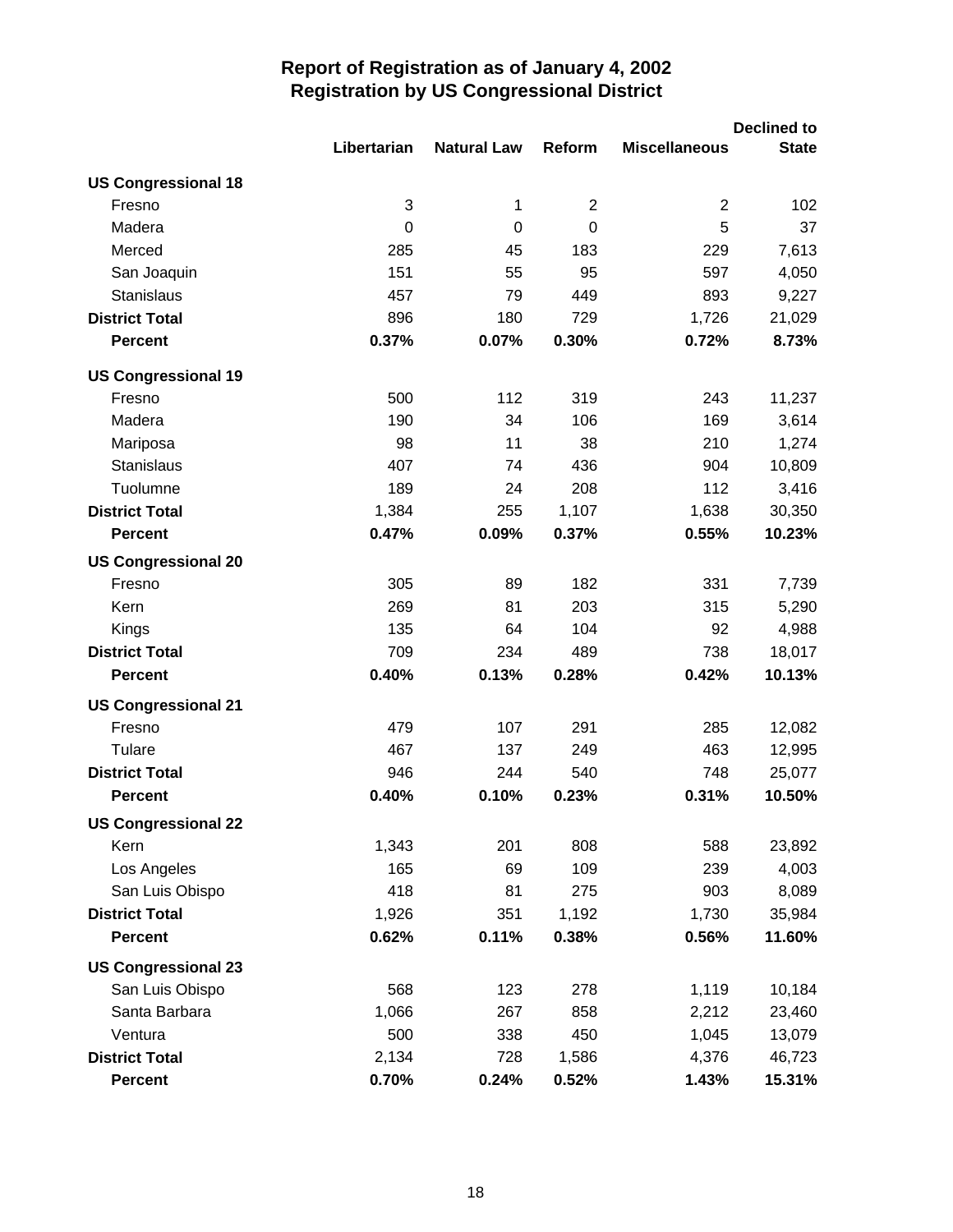|                            | <b>Total</b>      |                   |            | <b>American</b> |       |
|----------------------------|-------------------|-------------------|------------|-----------------|-------|
|                            | <b>Registered</b> | <b>Democratic</b> | Republican | Independent     | Green |
| <b>US Congressional 24</b> |                   |                   |            |                 |       |
| Santa Barbara              | 58,510            | 19,487            | 28,334     | 1,330           | 341   |
| Ventura                    | 295,374           | 103,984           | 133,773    | 6,724           | 2,477 |
| <b>District Total</b>      | 353,884           | 123,471           | 162,107    | 8,054           | 2,818 |
| <b>Percent</b>             |                   | 34.89%            | 45.81%     | 2.28%           | 0.80% |
| <b>US Congressional 25</b> |                   |                   |            |                 |       |
| Inyo                       | 10,159            | 3,457             | 4,868      | 298             | 88    |
| Los Angeles                | 211,596           | 75,152            | 97,216     | 5,173           | 839   |
| Mono                       | 5,686             | 1,796             | 2,446      | 177             | 106   |
| San Bernardino             | 51,460            | 20,384            | 21,159     | 1,840           | 121   |
| <b>District Total</b>      | 278,901           | 100,789           | 125,689    | 7,488           | 1,154 |
| <b>Percent</b>             |                   | 36.14%            | 45.07%     | 2.68%           | 0.41% |
| <b>US Congressional 26</b> |                   |                   |            |                 |       |
| Los Angeles                | 222,558           | 75,373            | 103,842    | 3,592           | 1,317 |
| San Bernardino             | 106,887           | 39,635            | 49,760     | 2,273           | 500   |
| <b>District Total</b>      | 329,445           | 115,008           | 153,602    | 5,865           | 1,817 |
| <b>Percent</b>             |                   | 34.91%            | 46.62%     | 1.78%           | 0.55% |
| <b>US Congressional 27</b> |                   |                   |            |                 |       |
| Los Angeles                | 295,019           | 144,070           | 92,710     | 5,627           | 1,914 |
| <b>District Total</b>      | 295,019           | 144,070           | 92,710     | 5,627           | 1,914 |
| <b>Percent</b>             |                   | 48.83%            | 31.43%     | 1.91%           | 0.65% |
| <b>US Congressional 28</b> |                   |                   |            |                 |       |
| Los Angeles                | 242,573           | 140,573           | 52,281     | 4,483           | 1,633 |
| <b>District Total</b>      | 242,573           | 140,573           | 52,281     | 4,483           | 1,633 |
| <b>Percent</b>             |                   | 57.95%            | 21.55%     | 1.85%           | 0.67% |
| <b>US Congressional 29</b> |                   |                   |            |                 |       |
| Los Angeles                | 315,794           | 143,744           | 106,264    | 5,011           | 2,057 |
| <b>District Total</b>      | 315,794           | 143,744           | 106,264    | 5,011           | 2,057 |
| <b>Percent</b>             |                   | 45.52%            | 33.65%     | 1.59%           | 0.65% |
| <b>US Congressional 30</b> |                   |                   |            |                 |       |
| Los Angeles                | 416,777           | 214,601           | 112,442    | 6,573           | 4,253 |
| <b>District Total</b>      | 416,777           | 214,601           | 112,442    | 6,573           | 4,253 |
| <b>Percent</b>             |                   | 51.49%            | 26.98%     | 1.58%           | 1.02% |
| <b>US Congressional 31</b> |                   |                   |            |                 |       |
| Los Angeles                | 183,376           | 112,744           | 31,830     | 3,009           | 1,710 |
| <b>District Total</b>      | 183,376           | 112,744           | 31,830     | 3,009           | 1,710 |
| <b>Percent</b>             |                   | 61.48%            | 17.36%     | 1.64%           | 0.93% |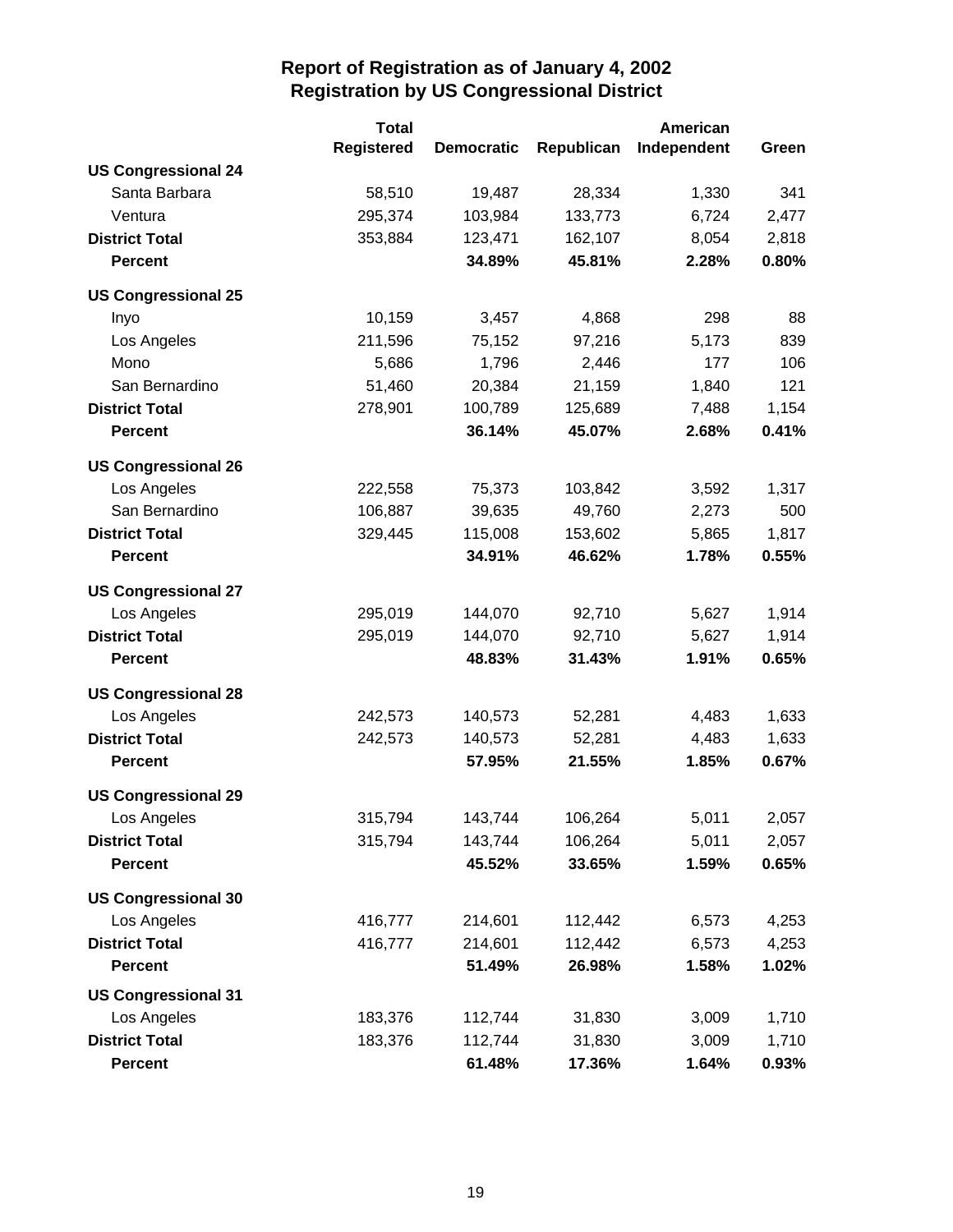|                            |             |                    |        |                      | <b>Declined to</b> |
|----------------------------|-------------|--------------------|--------|----------------------|--------------------|
|                            | Libertarian | <b>Natural Law</b> | Reform | <b>Miscellaneous</b> | <b>State</b>       |
| <b>US Congressional 24</b> |             |                    |        |                      |                    |
| Santa Barbara              | 311         | 54                 | 315    | 664                  | 7,674              |
| Ventura                    | 1,933       | 653                | 1,718  | 2,628                | 41,484             |
| <b>District Total</b>      | 2,244       | 707                | 2,033  | 3,292                | 49,158             |
| <b>Percent</b>             | 0.63%       | 0.20%              | 0.57%  | 0.93%                | 13.89%             |
| <b>US Congressional 25</b> |             |                    |        |                      |                    |
| Inyo                       | 61          | $\overline{7}$     | 20     | 86                   | 1,274              |
| Los Angeles                | 1,268       | 432                | 944    | 1,431                | 29,141             |
| Mono                       | 64          | $\overline{2}$     | 19     | 23                   | 1,053              |
| San Bernardino             | 316         | 45                 | 295    | 450                  | 6,850              |
| <b>District Total</b>      | 1,709       | 486                | 1,278  | 1,990                | 38,318             |
| <b>Percent</b>             | 0.61%       | 0.17%              | 0.46%  | 0.71%                | 13.74%             |
| <b>US Congressional 26</b> |             |                    |        |                      |                    |
| Los Angeles                | 1,110       | 540                | 690    | 1,610                | 34,484             |
| San Bernardino             | 512         | 139                | 388    | 831                  | 12,849             |
| <b>District Total</b>      | 1,622       | 679                | 1,078  | 2,441                | 47,333             |
| <b>Percent</b>             | 0.49%       | 0.21%              | 0.33%  | 0.74%                | 14.37%             |
| <b>US Congressional 27</b> |             |                    |        |                      |                    |
| Los Angeles                | 1,961       | 690                | 1,591  | 2,944                | 43,512             |
| <b>District Total</b>      | 1,961       | 690                | 1,591  | 2,944                | 43,512             |
| <b>Percent</b>             | 0.66%       | 0.23%              | 0.54%  | 1.00%                | 14.75%             |
| <b>US Congressional 28</b> |             |                    |        |                      |                    |
| Los Angeles                | 1,461       | 661                | 983    | 2,819                | 37,679             |
| <b>District Total</b>      | 1,461       | 661                | 983    | 2,819                | 37,679             |
| <b>Percent</b>             | 0.60%       | 0.27%              | 0.41%  | 1.16%                | 15.53%             |
| <b>US Congressional 29</b> |             |                    |        |                      |                    |
| Los Angeles                | 1,657       | 828                | 1,198  | 2,842                | 52,193             |
| <b>District Total</b>      | 1,657       | 828                | 1,198  | 2,842                | 52,193             |
| <b>Percent</b>             | 0.52%       | 0.26%              | 0.38%  | 0.90%                | 16.53%             |
| <b>US Congressional 30</b> |             |                    |        |                      |                    |
| Los Angeles                | 2,658       | 1,265              | 2,254  | 3,854                | 68,877             |
| <b>District Total</b>      | 2,658       | 1,265              | 2,254  | 3,854                | 68,877             |
| <b>Percent</b>             | 0.64%       | 0.30%              | 0.54%  | 0.92%                | 16.53%             |
| <b>US Congressional 31</b> |             |                    |        |                      |                    |
| Los Angeles                | 1,065       | 935                | 519    | 2,657                | 28,907             |
| <b>District Total</b>      | 1,065       | 935                | 519    | 2,657                | 28,907             |
| <b>Percent</b>             | 0.58%       | 0.51%              | 0.28%  | 1.45%                | 15.76%             |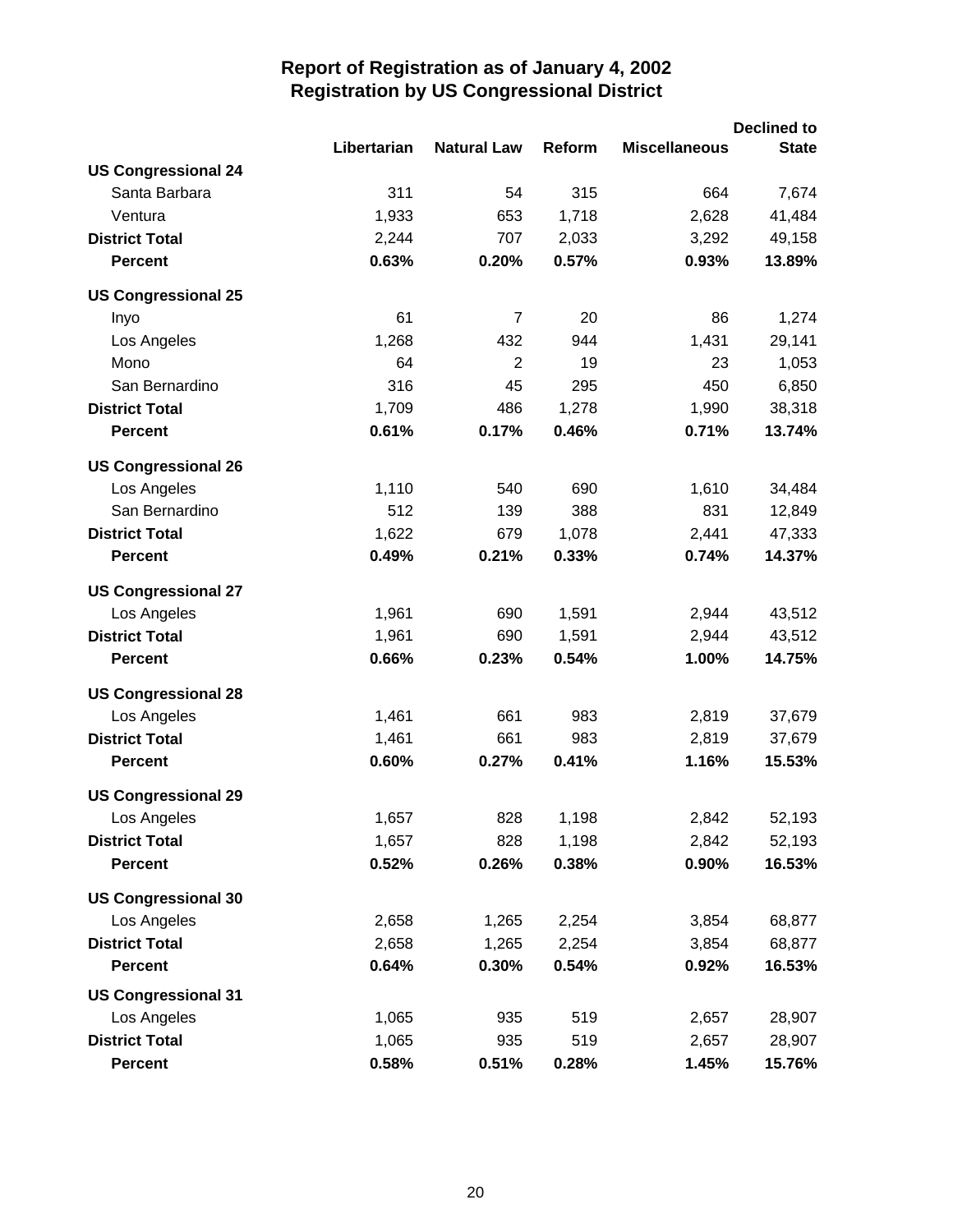|                            | <b>Total</b>      |                   |            | <b>American</b> |       |
|----------------------------|-------------------|-------------------|------------|-----------------|-------|
|                            | <b>Registered</b> | <b>Democratic</b> | Republican | Independent     | Green |
| <b>US Congressional 32</b> |                   |                   |            |                 |       |
| Los Angeles                | 237,259           | 127,169           | 63,044     | 4,591           | 808   |
| <b>District Total</b>      | 237,259           | 127,169           | 63,044     | 4,591           | 808   |
| <b>Percent</b>             |                   | 53.60%            | 26.57%     | 1.94%           | 0.34% |
| <b>US Congressional 33</b> |                   |                   |            |                 |       |
| Los Angeles                | 299,537           | 203,131           | 38,116     | 4,544           | 2,468 |
| <b>District Total</b>      | 299,537           | 203,131           | 38,116     | 4,544           | 2,468 |
| <b>Percent</b>             |                   | 67.81%            | 12.72%     | 1.52%           | 0.82% |
| <b>US Congressional 34</b> |                   |                   |            |                 |       |
| Los Angeles                | 184,974           | 113,962           | 37,343     | 3,407           | 663   |
| <b>District Total</b>      | 184,974           | 113,962           | 37,343     | 3,407           | 663   |
| <b>Percent</b>             |                   | 61.61%            | 20.19%     | 1.84%           | 0.36% |
| <b>US Congressional 35</b> |                   |                   |            |                 |       |
| Los Angeles                | 257,937           | 177,520           | 35,796     | 4,310           | 1,297 |
| <b>District Total</b>      | 257,937           | 177,520           | 35,796     | 4,310           | 1,297 |
| <b>Percent</b>             |                   | 68.82%            | 13.88%     | 1.67%           | 0.50% |
| <b>US Congressional 36</b> |                   |                   |            |                 |       |
| Los Angeles                | 338,578           | 154,709           | 110,219    | 6,216           | 2,958 |
| <b>District Total</b>      | 338,578           | 154,709           | 110,219    | 6,216           | 2,958 |
| <b>Percent</b>             |                   | 45.69%            | 32.55%     | 1.84%           | 0.87% |
| <b>US Congressional 37</b> |                   |                   |            |                 |       |
| Los Angeles                | 268,194           | 168,122           | 47,622     | 5,088           | 2,262 |
| <b>District Total</b>      | 268,194           | 168,122           | 47,622     | 5,088           | 2,262 |
| <b>Percent</b>             |                   | 62.69%            | 17.76%     | 1.90%           | 0.84% |
| <b>US Congressional 38</b> |                   |                   |            |                 |       |
| Los Angeles                | 235,218           | 140,948           | 52,087     | 4,164           | 749   |
| <b>District Total</b>      | 235,218           | 140,948           | 52,087     | 4,164           | 749   |
| <b>Percent</b>             |                   | 59.92%            | 22.14%     | 1.77%           | 0.32% |
| <b>US Congressional 39</b> |                   |                   |            |                 |       |
| Los Angeles                | 243,154           | 133,017           | 66,198     | 4,406           | 868   |
| <b>District Total</b>      | 243,154           | 133,017           | 66,198     | 4,406           | 868   |
| <b>Percent</b>             |                   | 54.70%            | 27.22%     | 1.81%           | 0.36% |
| <b>US Congressional 40</b> |                   |                   |            |                 |       |
| Orange                     | 278,456           | 95,201            | 133,515    | 5,343           | 1,143 |
| <b>District Total</b>      | 278,456           | 95,201            | 133,515    | 5,343           | 1,143 |
| <b>Percent</b>             |                   | 34.19%            | 47.95%     | 1.92%           | 0.41% |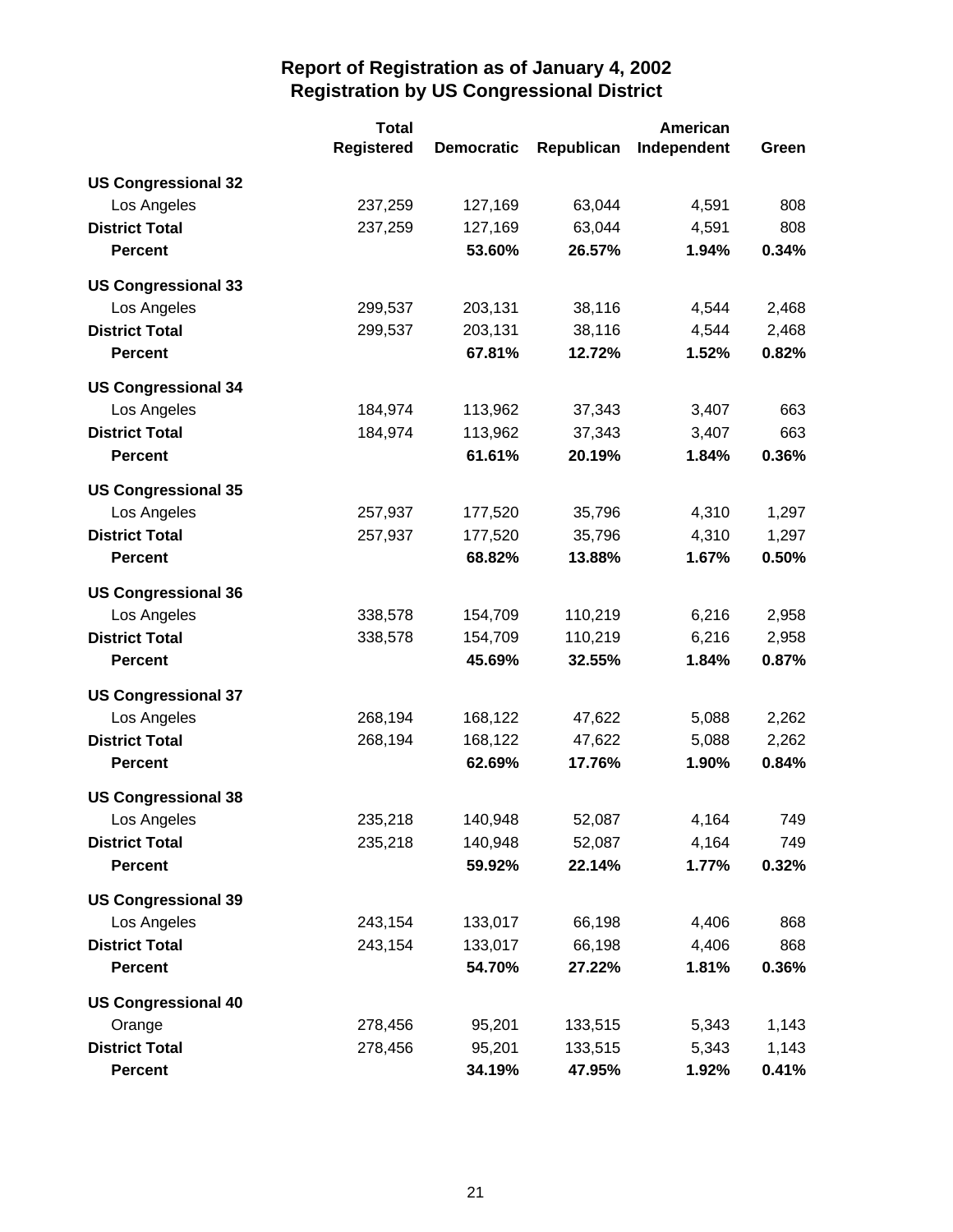|                            |             |                    |        |                      | <b>Declined to</b> |
|----------------------------|-------------|--------------------|--------|----------------------|--------------------|
|                            | Libertarian | <b>Natural Law</b> | Reform | <b>Miscellaneous</b> | <b>State</b>       |
| <b>US Congressional 32</b> |             |                    |        |                      |                    |
| Los Angeles                | 954         | 748                | 601    | 2,730                | 36,614             |
| <b>District Total</b>      | 954         | 748                | 601    | 2,730                | 36,614             |
| <b>Percent</b>             | 0.40%       | 0.32%              | 0.25%  | 1.15%                | 15.43%             |
| <b>US Congressional 33</b> |             |                    |        |                      |                    |
| Los Angeles                | 1,538       | 2,780              | 1,450  | 3,331                | 42,179             |
| <b>District Total</b>      | 1,538       | 2,780              | 1,450  | 3,331                | 42,179             |
| <b>Percent</b>             | 0.51%       | 0.93%              | 0.48%  | 1.11%                | 14.08%             |
| <b>US Congressional 34</b> |             |                    |        |                      |                    |
| Los Angeles                | 774         | 805                | 440    | 3,036                | 24,544             |
| <b>District Total</b>      | 774         | 805                | 440    | 3,036                | 24,544             |
| <b>Percent</b>             | 0.42%       | 0.44%              | 0.24%  | 1.64%                | 13.27%             |
| <b>US Congressional 35</b> |             |                    |        |                      |                    |
| Los Angeles                | 845         | 4,942              | 1,091  | 3,061                | 29,075             |
| <b>District Total</b>      | 845         | 4,942              | 1,091  | 3,061                | 29,075             |
| <b>Percent</b>             | 0.33%       | 1.92%              | 0.42%  | 1.19%                | 11.27%             |
| <b>US Congressional 36</b> |             |                    |        |                      |                    |
| Los Angeles                | 2,434       | 1,326              | 1,709  | 3,393                | 55,614             |
| <b>District Total</b>      | 2,434       | 1,326              | 1,709  | 3,393                | 55,614             |
| <b>Percent</b>             | 0.72%       | 0.39%              | 0.50%  | 1.00%                | 16.43%             |
| <b>US Congressional 37</b> |             |                    |        |                      |                    |
| Los Angeles                | 1,201       | 3,969              | 847    | 4,577                | 34,506             |
| <b>District Total</b>      | 1,201       | 3,969              | 847    | 4,577                | 34,506             |
| <b>Percent</b>             | 0.45%       | 1.48%              | 0.32%  | 1.71%                | 12.87%             |
| <b>US Congressional 38</b> |             |                    |        |                      |                    |
| Los Angeles                | 900         | 745                | 502    | 3,112                | 32,011             |
| <b>District Total</b>      | 900         | 745                | 502    | 3,112                | 32,011             |
| <b>Percent</b>             | 0.38%       | 0.32%              | 0.21%  | 1.32%                | 13.61%             |
| <b>US Congressional 39</b> |             |                    |        |                      |                    |
| Los Angeles                | 1,055       | 1,457              | 709    | 2,818                | 32,626             |
| <b>District Total</b>      | 1,055       | 1,457              | 709    | 2,818                | 32,626             |
| <b>Percent</b>             | 0.43%       | 0.60%              | 0.29%  | 1.16%                | 13.42%             |
| <b>US Congressional 40</b> |             |                    |        |                      |                    |
| Orange                     | 1,951       | 587                | 1,491  | 1,281                | 37,944             |
| <b>District Total</b>      | 1,951       | 587                | 1,491  | 1,281                | 37,944             |
| <b>Percent</b>             | 0.70%       | 0.21%              | 0.54%  | 0.46%                | 13.63%             |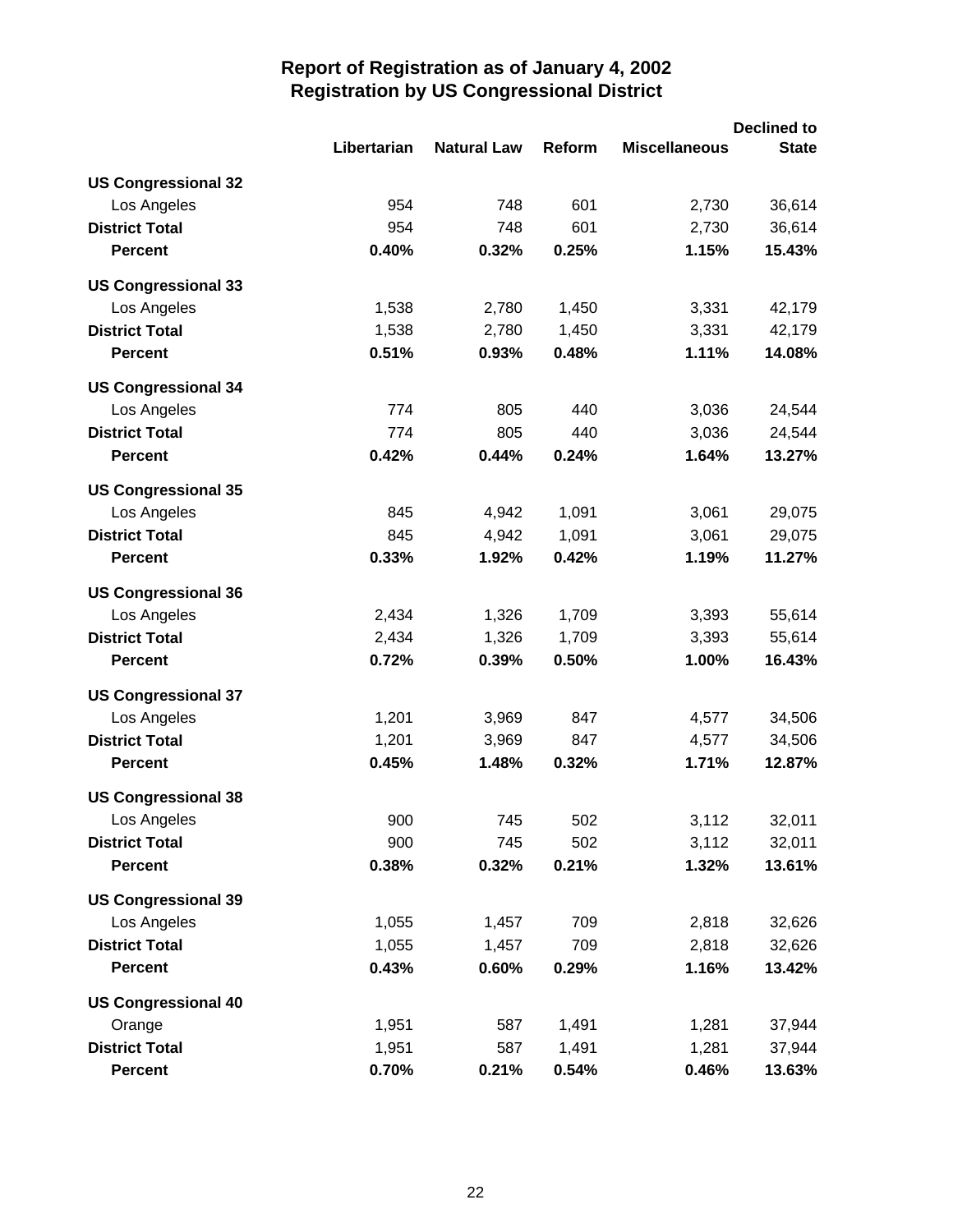|                            | <b>Total</b>      |                   |            | American    |       |  |
|----------------------------|-------------------|-------------------|------------|-------------|-------|--|
|                            | <b>Registered</b> | <b>Democratic</b> | Republican | Independent | Green |  |
| <b>US Congressional 41</b> |                   |                   |            |             |       |  |
| Riverside                  | 47,711            | 18,161            | 21,985     | 1,232       | 134   |  |
| San Bernardino             | 221,768           | 79,430            | 104,312    | 6,180       | 901   |  |
| <b>District Total</b>      | 269,479           | 97,591            | 126,297    | 7,412       | 1,035 |  |
| <b>Percent</b>             |                   | 36.21%            | 46.87%     | 2.75%       | 0.38% |  |
| <b>US Congressional 42</b> |                   |                   |            |             |       |  |
| Los Angeles                | 66,718            | 23,999            | 28,370     | 1,093       | 204   |  |
| Orange                     | 192,819           | 52,724            | 106,397    | 3,721       | 611   |  |
| San Bernardino             | 51,950            | 19,693            | 23,288     | 1,009       | 155   |  |
| <b>District Total</b>      | 311,487           | 96,416            | 158,055    | 5,823       | 970   |  |
| <b>Percent</b>             |                   | 30.95%            | 50.74%     | 1.87%       | 0.31% |  |
| <b>US Congressional 43</b> |                   |                   |            |             |       |  |
| San Bernardino             | 184,632           | 102,730           | 54,146     | 4,078       | 503   |  |
| <b>District Total</b>      | 184,632           | 102,730           | 54,146     | 4,078       | 503   |  |
| <b>Percent</b>             |                   | 55.64%            | 29.33%     | 2.21%       | 0.27% |  |
| <b>US Congressional 44</b> |                   |                   |            |             |       |  |
| Orange                     | 49,790            | 11,491            | 28,874     | 1,027       | 247   |  |
| Riverside                  | 212,910           | 78,847            | 100,458    | 4,547       | 917   |  |
| <b>District Total</b>      | 262,700           | 90,338            | 129,332    | 5,574       | 1,164 |  |
| <b>Percent</b>             |                   | 34.39%            | 49.23%     | 2.12%       | 0.44% |  |
| <b>US Congressional 45</b> |                   |                   |            |             |       |  |
| Riverside                  | 251,418           | 94,099            | 117,065    | 5,631       | 812   |  |
| <b>District Total</b>      | 251,418           | 94,099            | 117,065    | 5,631       | 812   |  |
| <b>Percent</b>             |                   | 37.43%            | 46.56%     | 2.24%       | 0.32% |  |
| <b>US Congressional 46</b> |                   |                   |            |             |       |  |
| Los Angeles                | 111,985           | 39,998            | 52,584     | 1,643       | 711   |  |
| Orange                     | 243,003           | 75,781            | 117,739    | 4,966       | 1,486 |  |
| <b>District Total</b>      | 354,988           | 115,779           | 170,323    | 6,609       | 2,197 |  |
| <b>Percent</b>             |                   | 32.61%            | 47.98%     | 1.86%       | 0.62% |  |
| <b>US Congressional 47</b> |                   |                   |            |             |       |  |
| Orange                     | 161,232           | 77,515            | 54,830     | 2,900       | 531   |  |
| <b>District Total</b>      | 161,232           | 77,515            | 54,830     | 2,900       | 531   |  |
| <b>Percent</b>             |                   | 48.08%            | 34.01%     | 1.80%       | 0.33% |  |
| <b>US Congressional 48</b> |                   |                   |            |             |       |  |
| Orange                     | 349,572           | 96,441            | 184,306    | 6,493       | 1,783 |  |
| <b>District Total</b>      | 349,572           | 96,441            | 184,306    | 6,493       | 1,783 |  |
| <b>Percent</b>             |                   | 27.59%            | 52.72%     | 1.86%       | 0.51% |  |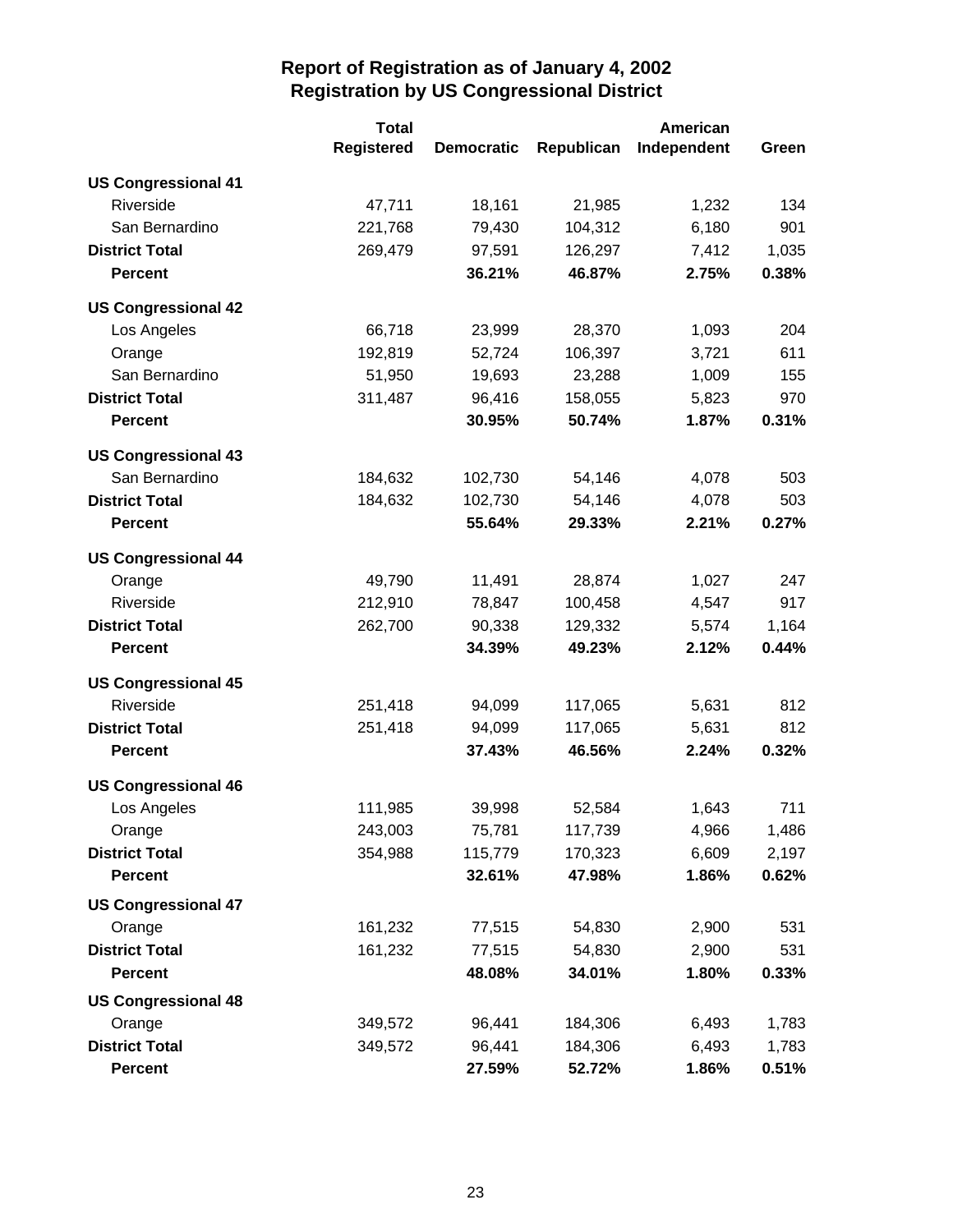|                            |             |                    |        | <b>Declined to</b>   |              |
|----------------------------|-------------|--------------------|--------|----------------------|--------------|
|                            | Libertarian | <b>Natural Law</b> | Reform | <b>Miscellaneous</b> | <b>State</b> |
| <b>US Congressional 41</b> |             |                    |        |                      |              |
| Riverside                  | 217         | 76                 | 265    | 220                  | 5,421        |
| San Bernardino             | 1,316       | 269                | 1,315  | 1,855                | 26,190       |
| <b>District Total</b>      | 1,533       | 345                | 1,580  | 2,075                | 31,611       |
| <b>Percent</b>             | 0.57%       | 0.13%              | 0.59%  | 0.77%                | 11.73%       |
| <b>US Congressional 42</b> |             |                    |        |                      |              |
| Los Angeles                | 259         | 178                | 184    | 480                  | 11,951       |
| Orange                     | 1,086       | 337                | 942    | 566                  | 26,435       |
| San Bernardino             | 250         | 192                | 127    | 408                  | 6,828        |
| <b>District Total</b>      | 1,595       | 707                | 1,253  | 1,454                | 45,214       |
| <b>Percent</b>             | 0.51%       | 0.23%              | 0.40%  | 0.47%                | 14.52%       |
| <b>US Congressional 43</b> |             |                    |        |                      |              |
| San Bernardino             | 735         | 362                | 748    | 1,713                | 19,617       |
| <b>District Total</b>      | 735         | 362                | 748    | 1,713                | 19,617       |
| <b>Percent</b>             | 0.40%       | 0.20%              | 0.41%  | 0.93%                | 10.62%       |
| <b>US Congressional 44</b> |             |                    |        |                      |              |
| Orange                     | 364         | 115                | 347    | 148                  | 7,177        |
| Riverside                  | 1,331       | 551                | 923    | 1,050                | 24,286       |
| <b>District Total</b>      | 1,695       | 666                | 1,270  | 1,198                | 31,463       |
| <b>Percent</b>             | 0.65%       | 0.25%              | 0.48%  | 0.46%                | 11.98%       |
| <b>US Congressional 45</b> |             |                    |        |                      |              |
| Riverside                  | 1,294       | 365                | 1,490  | 1,169                | 29,493       |
| <b>District Total</b>      | 1,294       | 365                | 1,490  | 1,169                | 29,493       |
| <b>Percent</b>             | 0.51%       | 0.15%              | 0.59%  | 0.46%                | 11.73%       |
| <b>US Congressional 46</b> |             |                    |        |                      |              |
| Los Angeles                | 670         | 289                | 455    | 818                  | 14,817       |
| Orange                     | 2,226       | 805                | 1,435  | 1,020                | 37,545       |
| <b>District Total</b>      | 2,896       | 1,094              | 1,890  | 1,838                | 52,362       |
| <b>Percent</b>             | 0.82%       | 0.31%              | 0.53%  | 0.52%                | 14.75%       |
| <b>US Congressional 47</b> |             |                    |        |                      |              |
| Orange                     | 1,023       | 429                | 644    | 981                  | 22,379       |
| <b>District Total</b>      | 1,023       | 429                | 644    | 981                  | 22,379       |
| <b>Percent</b>             | 0.63%       | 0.27%              | 0.40%  | 0.61%                | 13.88%       |
| <b>US Congressional 48</b> |             |                    |        |                      |              |
| Orange                     | 2,523       | 717                | 1,751  | 884                  | 54,674       |
| <b>District Total</b>      | 2,523       | 717                | 1,751  | 884                  | 54,674       |
| <b>Percent</b>             | 0.72%       | 0.21%              | 0.50%  | 0.25%                | 15.64%       |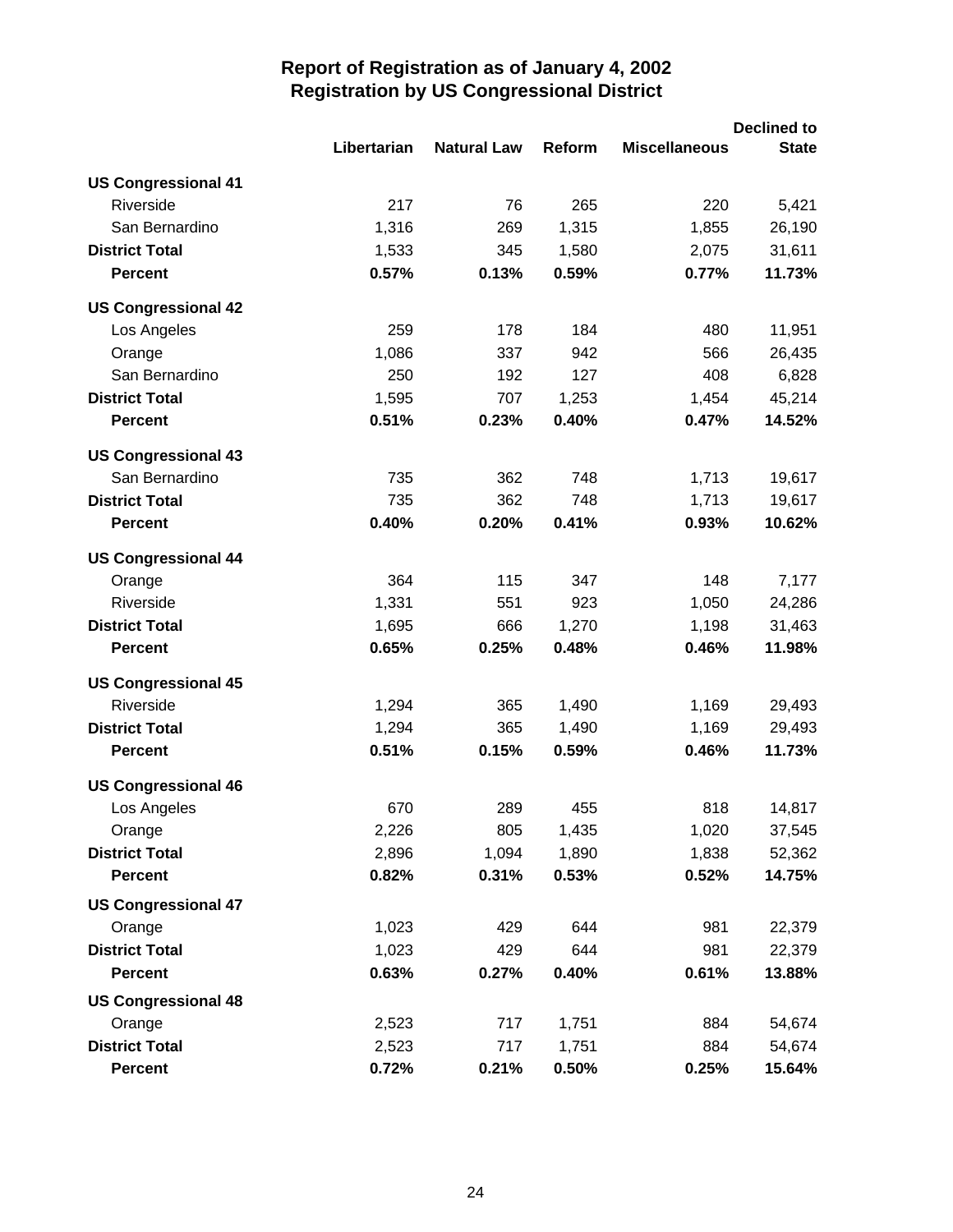|                            | <b>Total</b>      |                   |            |             |         |
|----------------------------|-------------------|-------------------|------------|-------------|---------|
|                            | <b>Registered</b> | <b>Democratic</b> | Republican | Independent | Green   |
| <b>US Congressional 49</b> |                   |                   |            |             |         |
| Riverside                  | 100,090           | 32,159            | 50,768     | 2,428       | 329     |
| San Diego                  | 169,855           | 49,728            | 83,585     | 4,367       | 845     |
| <b>District Total</b>      | 269,945           | 81,887            | 134,353    | 6,795       | 1,174   |
| <b>Percent</b>             |                   | 30.33%            | 49.77%     | 2.52%       | 0.43%   |
| <b>US Congressional 50</b> |                   |                   |            |             |         |
| San Diego                  | 339,633           | 104,603           | 157,165    | 7,568       | 2,259   |
| <b>District Total</b>      | 339,633           | 104,603           | 157,165    | 7,568       | 2,259   |
| <b>Percent</b>             |                   | 30.80%            | 46.27%     | 2.23%       | 0.67%   |
| <b>US Congressional 51</b> |                   |                   |            |             |         |
| Imperial                   | 45,906            | 24,465            | 12,916     | 1,014       | 100     |
| San Diego                  | 199,032           | 94,026            | 61,808     | 4,038       | 732     |
| <b>District Total</b>      | 244,938           | 118,491           | 74,724     | 5,052       | 832     |
| <b>Percent</b>             |                   | 48.38%            | 30.51%     | 2.06%       | 0.34%   |
| <b>US Congressional 52</b> |                   |                   |            |             |         |
| San Diego                  | 341,493           | 109,307           | 158,881    | 8,472       | 1,709   |
| <b>District Total</b>      | 341,493           | 109,307           | 158,881    | 8,472       | 1,709   |
| <b>Percent</b>             |                   | 32.01%            | 46.53%     | 2.48%       | 0.50%   |
| <b>US Congressional 53</b> |                   |                   |            |             |         |
| San Diego                  | 298,131           | 124,817           | 96,845     | 7,844       | 3,916   |
| <b>District Total</b>      | 298,131           | 124,817           | 96,845     | 7,844       | 3,916   |
| <b>Percent</b>             |                   | 41.87%            | 32.48%     | 2.63%       | 1.31%   |
| <b>StateTotal</b>          | 15,243,600        | 6,885,849         | 5,329,207  | 308,610     | 144,031 |
| <b>Percent</b>             |                   | 45.17%            | 34.96%     | 2.02%       | 0.94%   |